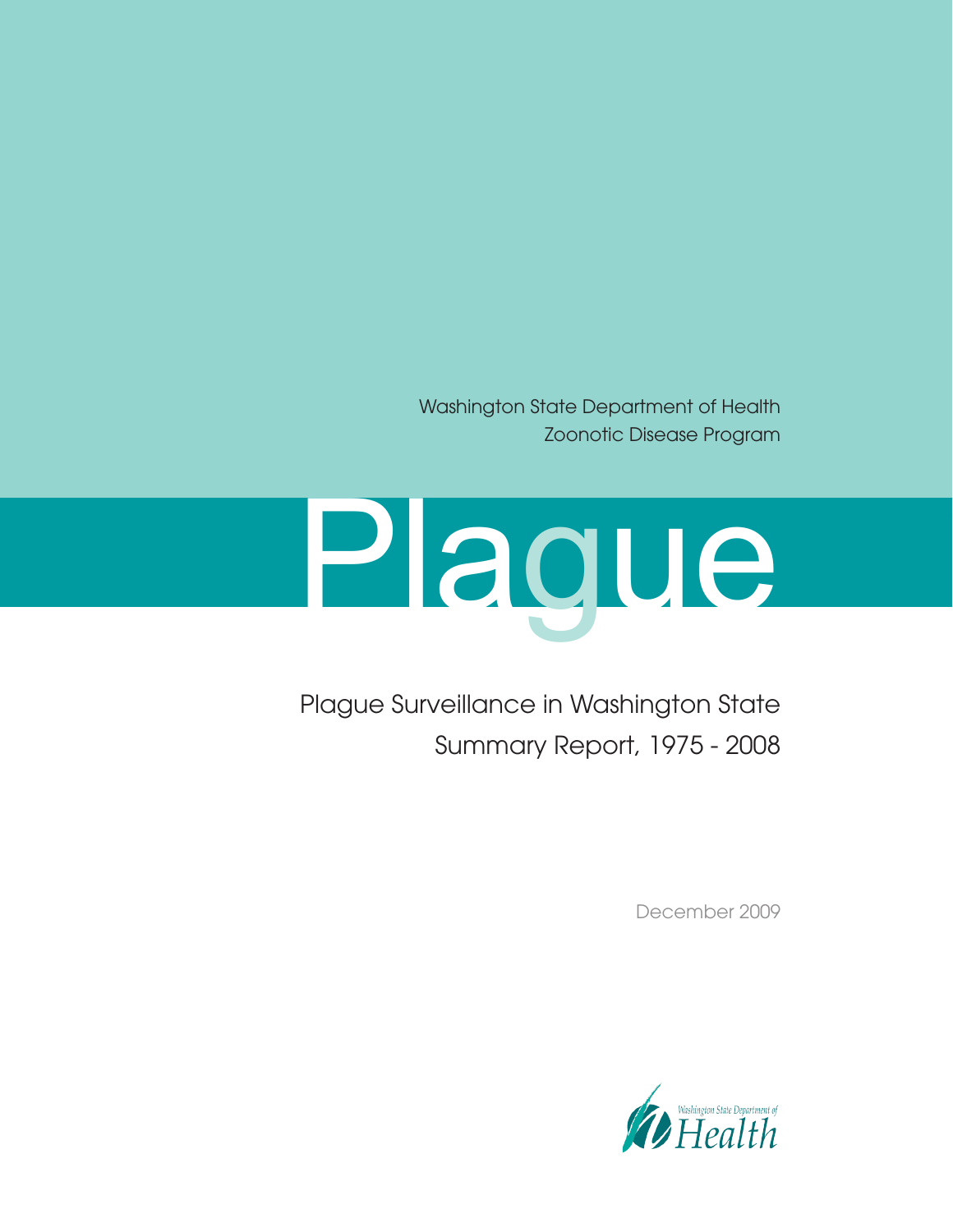# Plague Surveillance in Washington Summary Report, 1975-2008

*This report provides a historical overview of plague in the state of Washington and summarizes wildlife plague surveillance for July 1975 through June 2008.* 

December 2009

To obtain copies or for additional information, please contact:

Zoonotic Disease Program PO Box 47825 Olympia, Washington 98504-7825

Phone: 1-877-485-7316

Email: zd@doh.wa.gov

This summary report is available in electronic format on the Internet at www.doh.wa.gov. For persons with disabilities, the document is also available upon request in other formats. Call 1-800-525-0127 (voice) or 1-800-833-6388 (TTY/TDD).

DOH 333-161 December 2009

Mary C. Selecky Secretary of Health

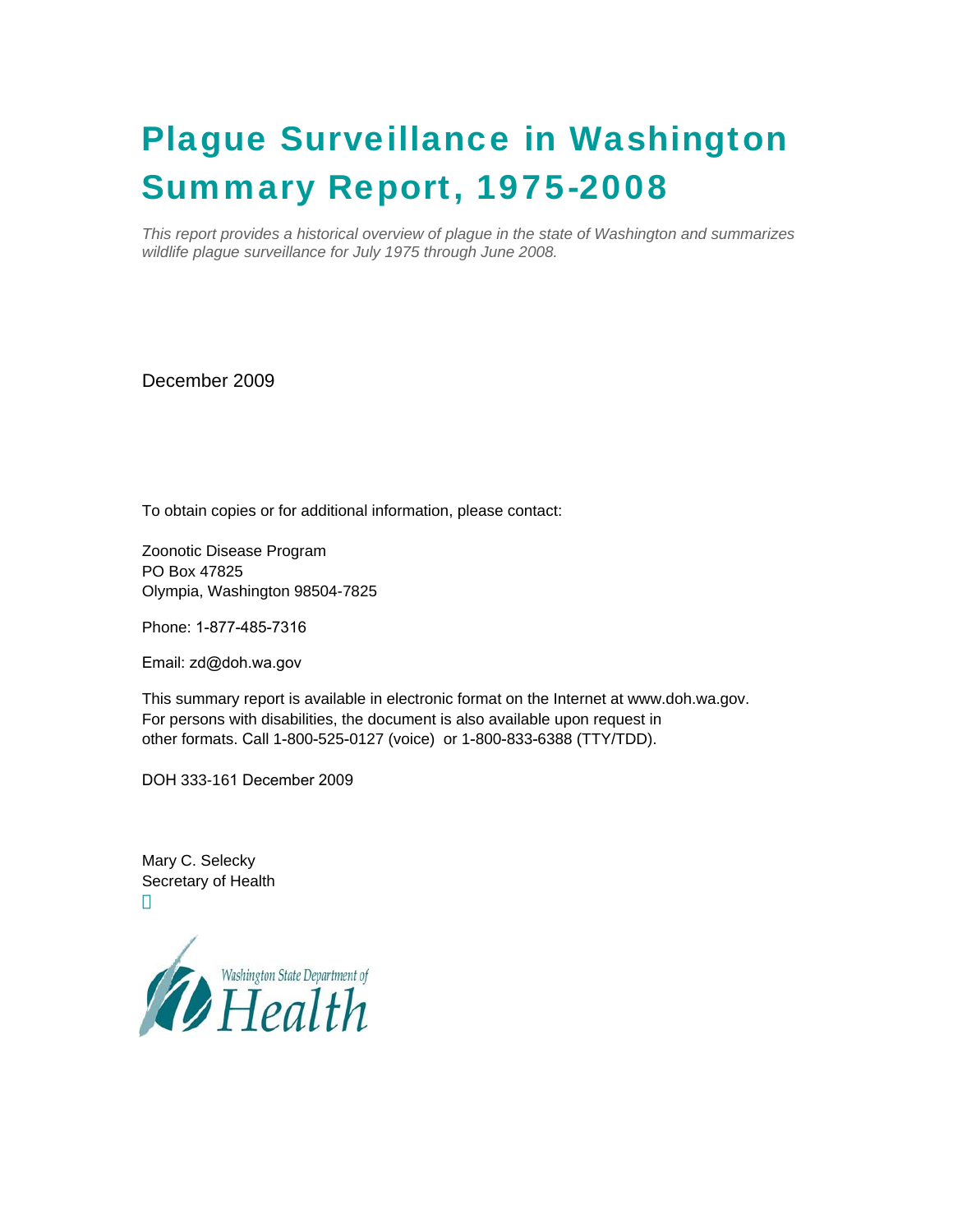# Plague Surveillance Partners

*We wish to acknowledge and thank our surveillance partners for their contributions:*

#### **Partners**

**Sandra Celestine,** Yakama Nation, Wildife Resource

**Patrick Tonasket,** Confederated Tribes of the Colville Reservation, Fish and Wildlife Department

**Sean Carrell,** Washington State Department of Fish and Wildlife

**John Young,** U.S. Centers for Disease Control and Prevention, Vector-Borne Infectious Diseases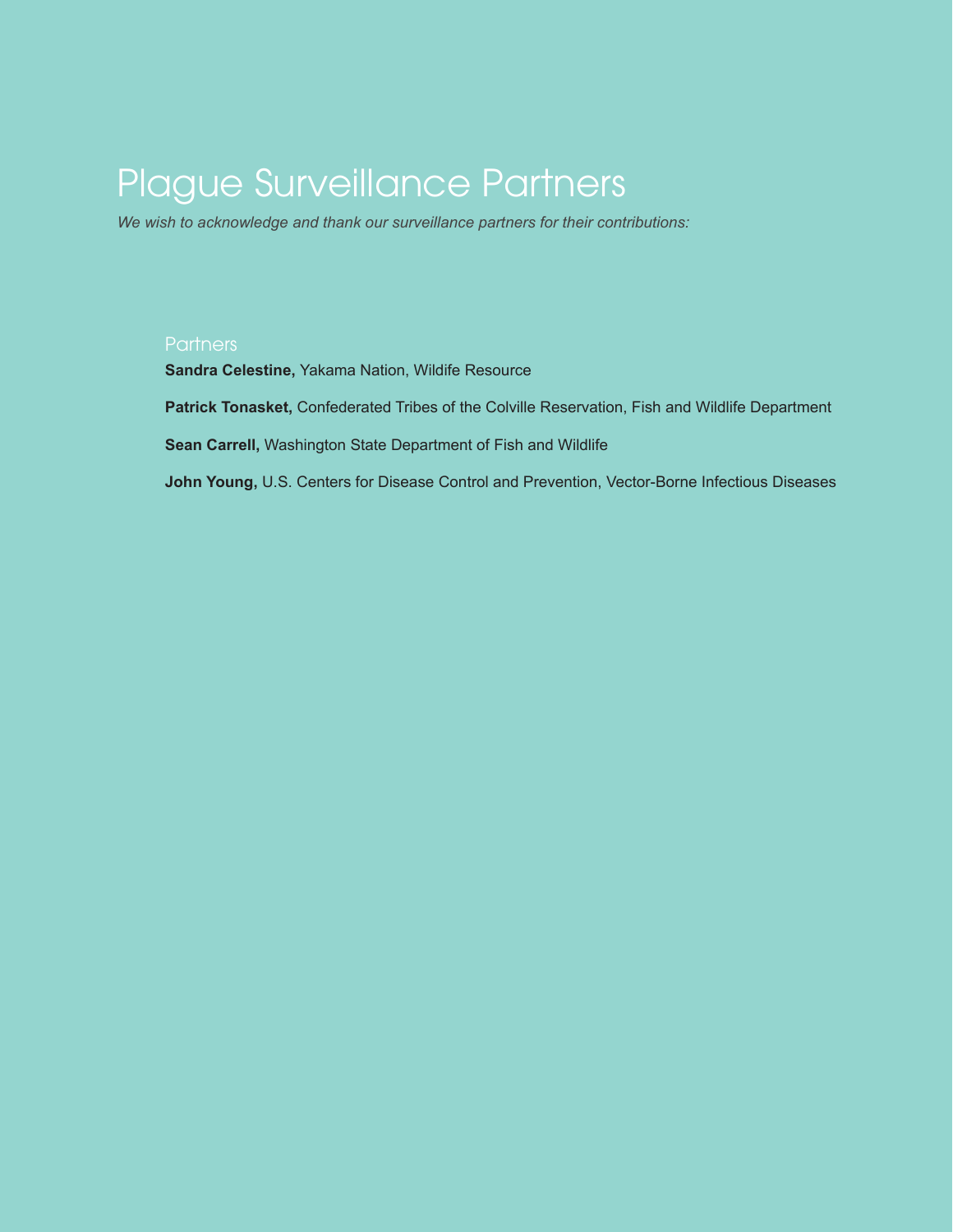# Plague Surveillance in Washington

*Statewide plague surveillance in wildlife reveals that about 3 percent of the carnivores surveyed fed upon plague-infected rodents and that the disease is endemic in the state.* 

## **Plague**

Plague is a systemic bacterial infection of rodents caused by *Yersinia pestis*. It is typically transmitted to humans and other animals through bites by infected fleas or handling infected animals with the resulting entry of *Y. pestis* into cuts or abrasions. In humans, the disease can cause illness and death when not promptly treated.

Human plague infections average 5 to 15 cases each year in the western United States. About 1 in 7 of those infected die from the disease. Occurrences are mostly scattered and occur primarily in rural to semi-rural areas. Human plague is mostly concentrated in two regions: in northern New Mexico, northern Arizona, southern Colorado, and southern Utah and in California, southern Oregon, and far western Nevada. Occasionally, human plague occurs in other western states including Montana, Idaho, Wyoming, Texas, and Washington.

## History of Plague in Washington<sup>1</sup>

#### **Human Plague Infections**

Washington's reported history of human plague began in 1907, when three (possibly seven) people died in Seattle. Rats were subsequently trapped, tested, and found positive for plague from 1907-1917. Plague reappeared in Puget Sound when fleas from rats and other rodents tested positive for *Y. pestis* in Tacoma from 1942 to 1944, 1954, and again in 1971. The introduction of plague into Seattle and Tacoma was attributed to flea-infected rodents or persons arriving on foreign vessels, or flea-infested rodents transported in grain shipments from eastern Washington. Both cities instituted a rodent control program that included trapping, poisoning, and rat-proofing buildings and garbage disposals and was ultimately successful in suppressing plague transmission.

The oriental rat flea, *Xenopsylla cheopis*is, is the primary vector of plague in most large epidemics around the world and was the likely vector in Washington's early, urban plague epidemics. This flea species had been collected in Snohomish and King Counties and was likely introduced into Washington ports by rats arriving on foreign vessels. $2$ 

Since 1907, only one human plague case has been reported in Washington. This case occurred in Yakima County in 1984, and involved an animal trapper. The trapper was most likely infected when cutting himself while skinning a bobcat.

#### **Plague in Wildlife**

Evidence suggests that incidents of epizootic plague have occurred sporadically among ground squirrel populations in eastern Washington as early as 1896. $^3$  Figure 1 shows the distribution of ground squirrel die-offs by county reported from 1914 through 1938. During this time period, unusual numbers of dead squirrels were observed in seven counties (Adams, Benton, Columbia, Garfield, Klickitat, Lincoln, and Spokane), suggesting plague activity in areas of eastern Washington. In 1937, plague was confirmed in ground squirrels from Adams County. Since then, plague studies have been conducted intermittently in the state. From 1937 through 1941, positive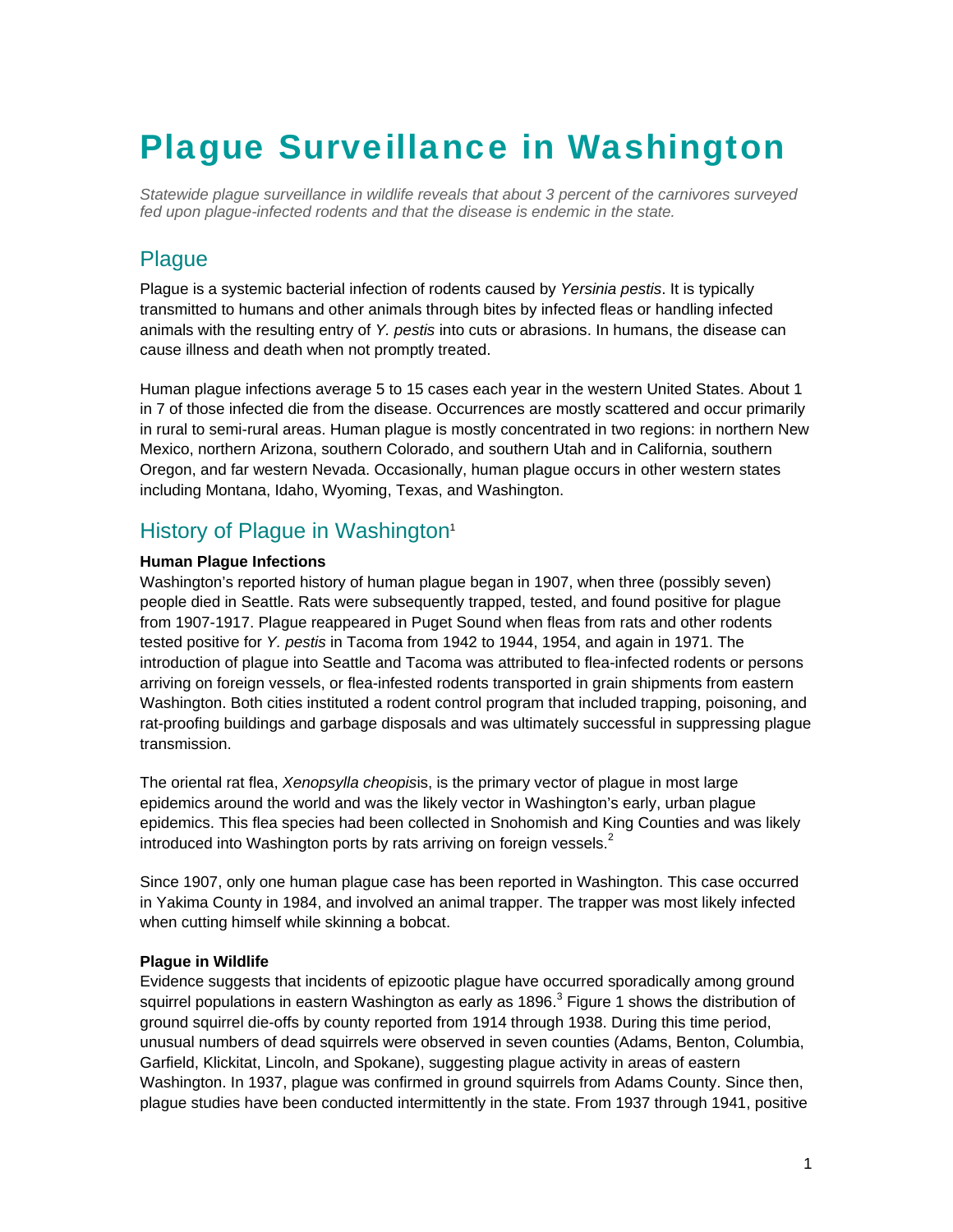plague specimens, fleas, and tissue samples were collected from ground squirrels located in Adams, Lincoln, Spokane, and Stevens Counties and from cottontail rabbits in Lincoln and Spokane Counties. From 1947 through 1954, positive fleas were obtained from chipmunks, field mice, and voles located in Yakima, Kittitas, Douglas, Grant, and Lincoln Counties.

The sagebrush vole, *Lagurus curtatus pauperrimus*, is considered to be a major reservoir of plague in eastern Washington. The flea, *Oropsylla bacchi johnsoni*, to date collected only from Washington and Oregon, is host

#### **Figure 1. Distribution of reported ground squirrel die-offs by county, 1914-1938**



specific to the sagebrush vole. It plays an important role in maintaining *Y. pestis* in the vole population and serves as an efficient vector of plague. Another flea, *Oropsylla montana,* the primary vector for plague in North America, is commonly found on the California ground squirrel, *Spermophilus beecheyi*. California ground squirrels are competent reservoirs of plague and are found in the south central Cascade Mountains of Washington.

Figure 2 shows the distribution of plague infections in humans and animals by county for the years, 1907 through 1971. By 1971, evidence of plague had been found in 10 of the 39 counties of the state, mostly in eastern Washington.

Plague surveillance using serological surveys of wild carnivore populations began in 1975. Carnivore serosurveys are considered more sensitive than rodent surveys and are the

recommended surveillance method when vast areas are sampled and it is suspected that plague may have disappeared from the area.<sup>4</sup> Some carnivore species that feed on plagueinfected rodents, such as those belonging to the cat family, often die from infection. Wild and domestic dogs and their relatives typically survive and develop antibodies against *Y. pestis* that can be detected for up to six months. A sudden increase in seropositive carnivores indicates plague activity in the area's rodent population and serves as an early warning of increased human risk of plague infection.

#### **Figure 2. Distribution of plague infections in humans and animals by county, 1907-1971**



Since 1975, plague surveillance has identified a variety of wild carnivores as seropositive, including coyotes, bobcats, martens, badgers, mink, raccoons, cougars, and weasels. Early surveillance suggested that plague activity was limited to eastern Washington. Many of the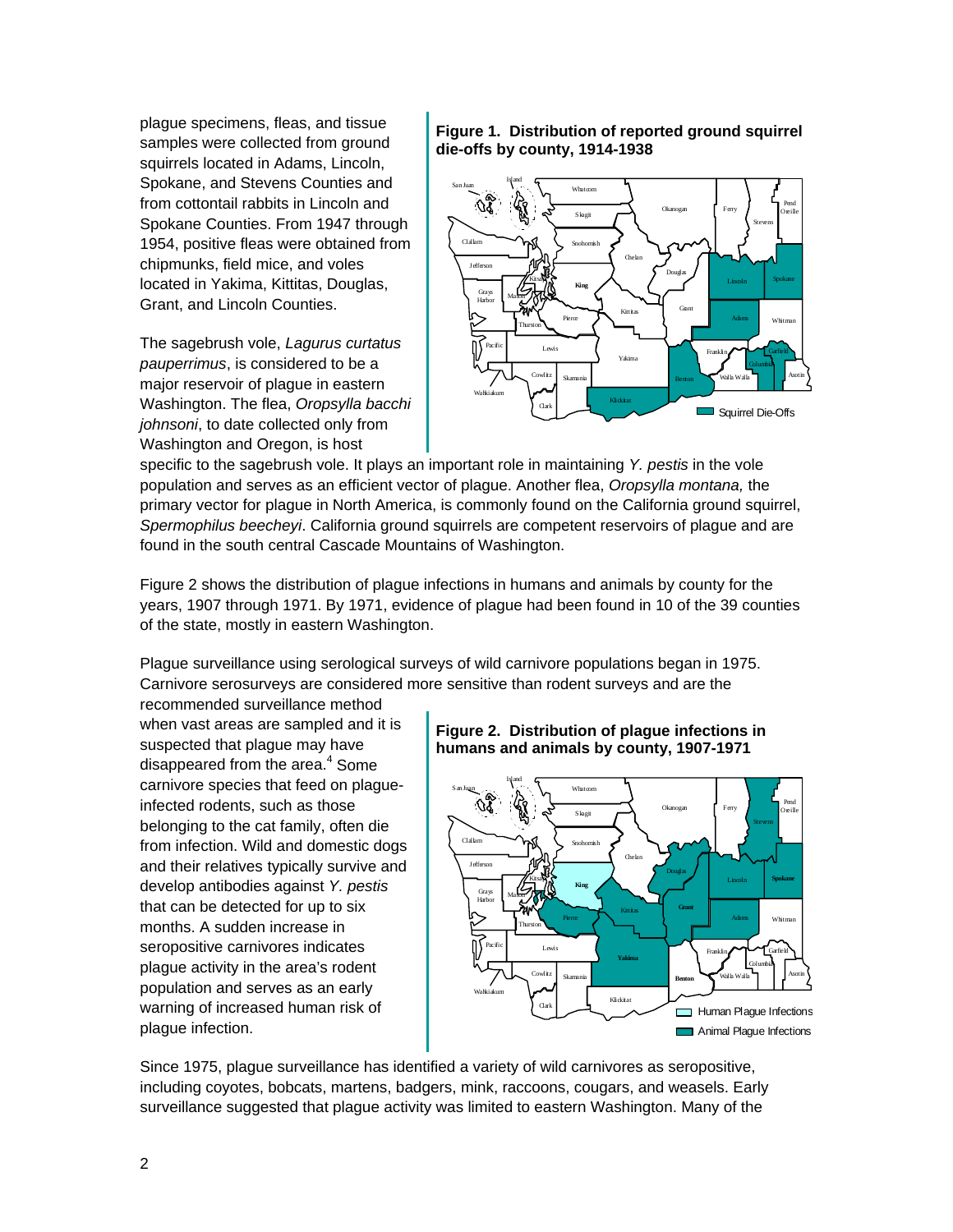positive specimens were from carnivores that live in pine or fir habitats and were not associated with the sagebrush environments where previous plague foci had been. In the 1980s, the first indications of plague among carnivores west of the Cascade Range were detected. The earliest detection occurred in Thurston County in 1981.<sup>5</sup> Over the following years, positive specimens were obtained from carnivores in four additional western Washington counties: Whatcom bobcat, 1982 and coyote, 1983 and 1985; Pacific – coyote, 1983; Lewis – bobcat, 1984; and Jefferson – raccoon, 1985. The natural reservoir for plague in western Washington has not been established.

Since bobcats and coyotes are major predators of the mountain beaver, *Aplodontia rufa,* a preliminary study was proposed to determine whether this rodent could be involved in a natural plague cycle in western Washington. During the summers of 1985 and 1986, serologic and flea surveys were conducted on mountain beaver (unpublished document). All serology and flea specimens tested negative for antibodies and for the bacterium, *Y. pestis*.

Wildlife plague surveillance was discontinued in 1988 and did not resume until 1997. Since then, surveillance has been conducted annually with the exception of July 2002 through June 2003. The state's most recent positive plague specimens were detected in 2002 from two coyotes in Grant County.

### Wildlife Plague Surveillance Program

Each year, the Washington State Department of Health, along with key partners, the Yakama Nation, Washington State Department of Fish and Wildlife, and Confederated Tribes of Colville, conduct serologic surveys on wild carnivores to monitor plague prevalence in the state. Specimens are collected primarily from wild carnivores using Nobuto Blood Filter Strips (Toyo Roshi Kaisha Ltd., Tokyo, Japan) and submitted to the U.S. Centers of Disease Control and Prevention, Division of Vector-borne Disease for plague serology analysis.

Surveillance for plague enables Washington State Department of Health to alert local health departments to initiate and focus control and prevention efforts in communities where elevated plague activity is detected in local wildlife. It allows for timely health advisories to health care providers and veterinarians to be vigilant for signs of the disease, and to local residents about the risk and prevention of human plague.

State coverage of plague surveillance largely depends upon surveillance partners and their collections; therefore coverage has fluctuated over the years. Historically, the majority of specimens have been collected from eastern Washington.

Between July 2007 and June 2008, serology specimens collected from 416 carnivores and 5 rodents from eight counties were tested for antibodies against *Y. pestis*. Table 1 lists the species and numbers of animals by county from which specimens were collected for plague serology analysis. Blood samples were collected primarily from coyotes (412), the vast majority (405) collected from Yakima County. Other carnivores sampled included three raccoons from Spokane County and one bobcat from Grant County. All specimens tested negative for antibodies. No plague activity was detected in Washington during this surveillance year.

Long-term wildlife plague surveillance data indicate relatively low levels of plague activity in both eastern and western Washington. Since 2003 however, no plague activity has been detected in Washington State. Table 2 provides a year-by-year comparison of the plague specimens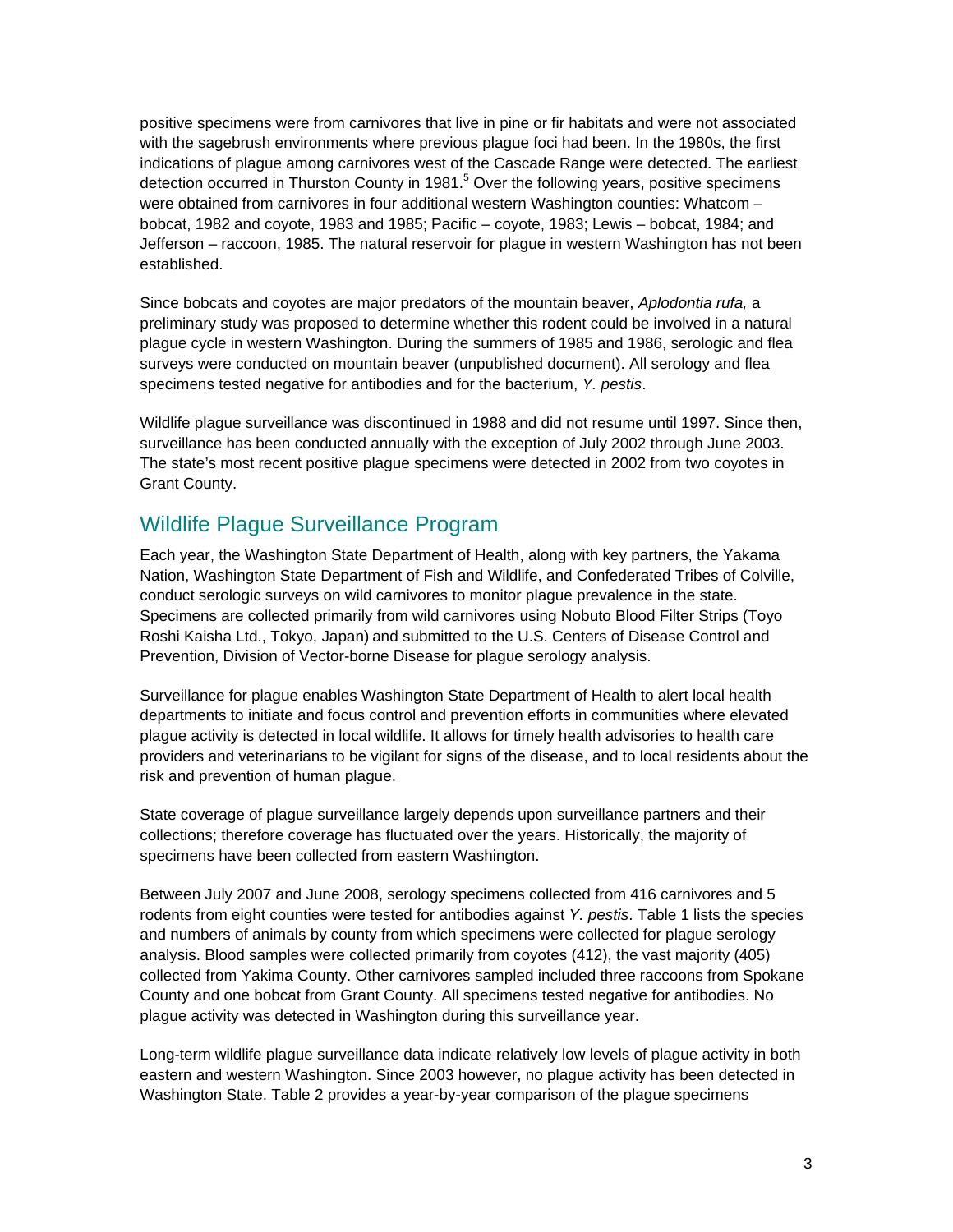submitted for testing and those that tested positive from 1975 through 2008. Plague activity has been detected in 15 of the past 21 years, with 0.5 to 13 percent of samples testing positive. Plague activity peaked at 13 percent during the 1999-2000 surveillance year. Overall, 226 (3.3 percent) of 6,781 specimens have tested positive for *Y. pestis* antibodies.

The distribution of the 6,781 plague specimens submitted for testing is, in general, statewide. With the exception of San Juan County, specimens have been collected from each county of the

state. Figure 3 shows the distribution of the animals tested and those that tested positive by county from 1975 through 2008. Plague activity was detected in 22 of the 38 counties. While the majority of plague activity has occurred in eastern counties (17), positive samples have also been detected in five western counties (Jefferson, Pacific, Lewis, Thurston, and Whatcom).

Table 3 presents the number of animals tested and the percent that tested positive by county since 1975 along with the year and species of the last seropositive animal for each county. The state's last plague positive specimen was collected in 2002 from Grant County.

#### **Figure 3. Distribution of animals tested for plague by county, 1975-2008**



In summary, statewide surveillance indicates that approximately 3.3 percent of wild carnivores fed upon plague-infected rodents, and that naturally occurring plague is endemic throughout Washington. Since the early 1900s, consistent, low levels of plague activity have been detected, indicating a natural foci allowing infection to circulate among the wild rodent reservoirs. The recent absence of plague activity suggests the presence of a cyclic pattern.<sup>4</sup> With continued surveillance, any sudden increases in seropositive carnivores would indicate plague activity in the area's rodent population and serve as an early warning of increased human risk of plague infection.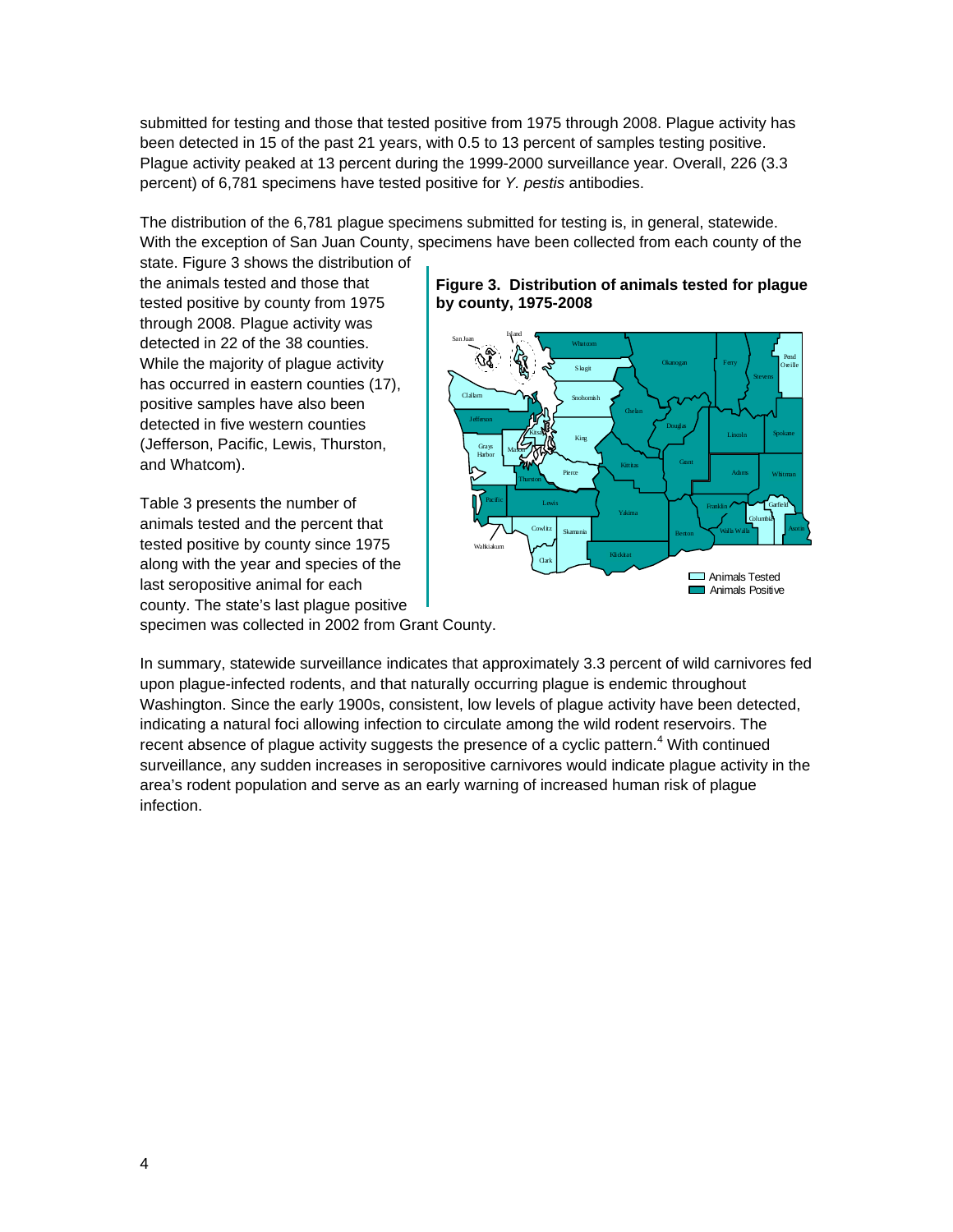| <b>County</b> | <b>Bobcat</b> | <b>Coyote</b>  | <b>Mouse</b> | <b>Raccoon</b> | Rat                      | <b>Total</b>  |
|---------------|---------------|----------------|--------------|----------------|--------------------------|---------------|
| <b>Benton</b> |               | 3              |              |                |                          | 3             |
| Clallam       |               | 1              |              |                | $\overline{\phantom{a}}$ |               |
| Ferry         |               | 1              | -            | -              |                          |               |
| Grant         | 1             | 1              | -            | $\blacksquare$ | $\overline{\phantom{a}}$ | $\mathcal{P}$ |
| Island        |               | 1              | -            |                | -                        |               |
| Klickitat     |               | $\blacksquare$ | 2            |                | 3                        | 5             |
| Spokane       |               | -              |              | 3              |                          | 3             |
| Yakima        |               | 405            | -            | ۰              | $\overline{\phantom{a}}$ | 405           |
| <b>Total</b>  |               | 412            | 2            | 3              | 3                        | 421           |

#### **Table 1. Species tested for plague by county, Washington 2007-2008**

*Note: All serology specimens from these animals tested negative.* 

#### **Table 2. Animals testing seropositive for plague by year, Washington 1975-2008**

| Year*                                         | <b>Animals Tested</b> | <b>Animals Positive</b> | <b>Percent Positive</b> |  |  |  |  |  |
|-----------------------------------------------|-----------------------|-------------------------|-------------------------|--|--|--|--|--|
| 1975-1976                                     | 409                   | 2                       | 0.5                     |  |  |  |  |  |
| 1976-1977                                     | 283                   | $\mathbf 0$             | 0                       |  |  |  |  |  |
| No surveillance - July 1977 through June 1978 |                       |                         |                         |  |  |  |  |  |
| 1978-1979                                     | 363                   | 18                      | 5.0                     |  |  |  |  |  |
| 1979-1980                                     | 295                   | 12                      | 4.1                     |  |  |  |  |  |
| 1980-1981                                     | 433                   | 15                      | 3.5                     |  |  |  |  |  |
| 1981-1982                                     | 812                   | 52                      | 6.4                     |  |  |  |  |  |
| 1982-1983                                     | 538                   | 44                      | 8.2                     |  |  |  |  |  |
| 1983-1984                                     | 384                   | 21                      | 5.5                     |  |  |  |  |  |
| 1984-1985                                     | 404                   | 21                      | 5.2                     |  |  |  |  |  |
| 1985-1986                                     | 341                   | $\overline{7}$          | 2.1                     |  |  |  |  |  |
| 1986-1987                                     | 236                   | 8                       | 3.4                     |  |  |  |  |  |
| 1987-1988                                     | 142                   | $\overline{2}$          | 1.4                     |  |  |  |  |  |
| No surveillance - July 1988 through June 1997 |                       |                         |                         |  |  |  |  |  |
| 1997-1998                                     | 97                    | 2                       | 2.1                     |  |  |  |  |  |
| 1998-1999                                     | 151                   | 5                       | 3.3                     |  |  |  |  |  |
| 1999-2000                                     | 92                    | 12                      | 13.0                    |  |  |  |  |  |
| 2000-2001                                     | 183                   | 3                       | 1.6                     |  |  |  |  |  |
| 2001-2002                                     | 123                   | 2                       | 1.6                     |  |  |  |  |  |
| No surveillance - July 2002 through June 2003 |                       |                         |                         |  |  |  |  |  |
| 2003-2004                                     | 153                   | $\mathbf 0$             | 0                       |  |  |  |  |  |
| 2004-2005                                     | 261                   | $\mathbf 0$             | 0                       |  |  |  |  |  |
| 2005-2006                                     | 257                   | $\mathbf 0$             | 0                       |  |  |  |  |  |
| 2006-2007                                     | 403                   | $\mathbf 0$             | 0                       |  |  |  |  |  |
| 2007-2008                                     | 421                   | $\mathbf 0$             | 0                       |  |  |  |  |  |
| <b>Total</b>                                  | 6,781                 | 226                     | 3.3                     |  |  |  |  |  |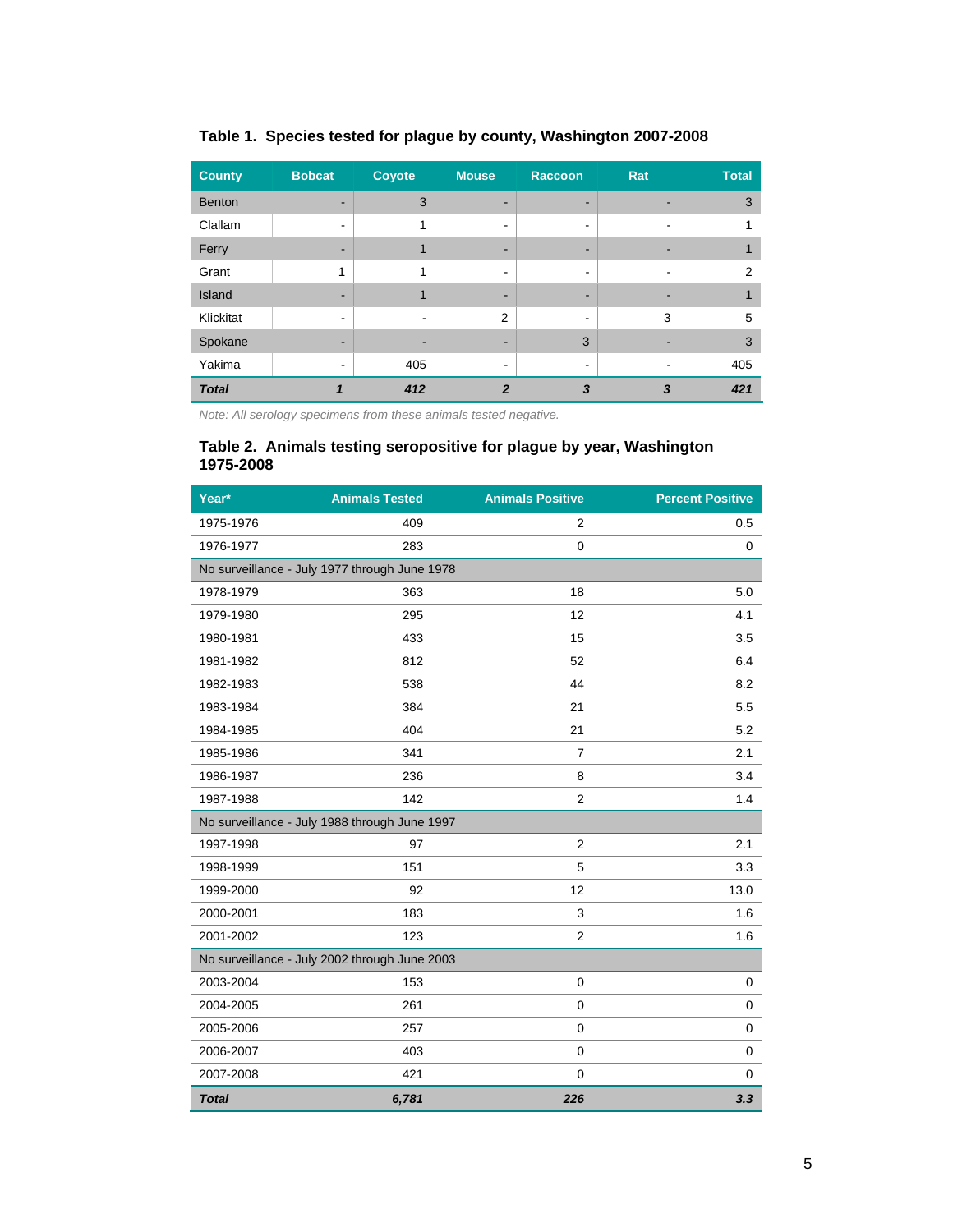| <b>County</b>       | <b>Animals</b> | <b>Animals</b>          | <b>Percent</b>  | <b>Last Positive Animal</b> |                |
|---------------------|----------------|-------------------------|-----------------|-----------------------------|----------------|
|                     | <b>Tested</b>  | <b>Positive</b>         | <b>Positive</b> | Year                        | <b>Species</b> |
| Adams               | 269            | 2                       | 0.7             | 1984                        | coyote         |
| Asotin              | 38             | $\mathbf{1}$            | 2.6             | 1979                        | bobcat         |
| <b>Benton</b>       | 99             | 3                       | 1.0             | 1986                        | coyote         |
| Chelan              | 65             | $\overline{\mathbf{4}}$ | 6.1             | 2000                        | marten         |
| Clallam             | 64             | 0                       | 0               | -                           | $\frac{1}{2}$  |
| <b>Clark</b>        | 14             | $\mathbf 0$             | $\mathbf 0$     | ۰                           | ۰              |
| Columbia            | 13             | 0                       | 0               |                             |                |
| Cowlitz             | 64             | $\pmb{0}$               | $\pmb{0}$       | ÷                           | ÷              |
| Douglas             | 161            | 14                      | 8.7             | 2000                        | coyote         |
| Ferry               | 165            | 5                       | 3.0             | 2000                        | bobcat         |
| Franklin            | 237            | 3                       | 1.3             | 1986                        | unknown        |
| Garfield            | $\overline{1}$ | $\mathbf 0$             | $\mathbf 0$     | ÷.                          | L,             |
| Grant               | 215            | 10                      | 4.6             | 2002                        | coyote         |
| <b>Grays Harbor</b> | 83             | $\pmb{0}$               | $\pmb{0}$       | ÷                           | ۰              |
| Island              | 48             | $\pmb{0}$               | $\mathbf 0$     | $\overline{a}$              |                |
| Jefferson           | 58             | $\mathbf{1}$            | 4.6             | 1985                        | raccoon        |
| King                | 154            | 0                       | 0               | L,                          | $\overline{a}$ |
| Kitsap              | 35             | $\pmb{0}$               | $\mathbf 0$     | ۳                           | ä,             |
| Kittitas            | 137            | 19                      | 13.9            | 1987                        | coyote         |
| Klickitat           | 15             | $\mathbf{1}$            | 6.7             | 1984                        | bobcat         |
| Lewis               | 50             | 1                       | 2.0             | 1984                        | bobcat         |
| Lincoln             | 503            | 40                      | 7.9             | 2001                        | coyote         |
| Mason               | 18             | $\mathbf 0$             | $\pmb{0}$       | $\blacksquare$              | $\blacksquare$ |
| Okanogan            | 911            | 61                      | 6.7             | 1999                        | coyote         |
| Pacific             | 19             | 1                       | 5.3             | 1983                        | bobcat         |
| Pend Oreille        | 62             | $\pmb{0}$               | $\pmb{0}$       | ÷                           | ٠              |
| Pierce              | 46             | $\pmb{0}$               | 0               | -                           |                |
| San Juan            | $\pmb{0}$      | $\pmb{0}$               | $\pmb{0}$       | ÷,                          |                |
| Skagit              | 33             | 0                       | 0               | -                           |                |
| Skamania            | 8              | $\mathbf 0$             | $\mathbf 0$     |                             |                |
| Snohomish           | 10             | 0                       | 0               | $\overline{\phantom{a}}$    |                |
| Spokane             | 95             | $\mathbf{1}$            | 1.1             | 1981                        | mink           |
| <b>Stevens</b>      | 161            | 2                       | 1.2             | 1982                        | coyote         |
| Thurston            | 29             | $\mathbf{1}$            | 3.4             | 1981                        | unknown        |
| Wahkiakum           | 11             | 0                       | $\mathbf 0$     | $\blacksquare$              | ÷,             |
| Walla Walla         | 70             | $\overline{c}$          | 2.9             | 1998                        | coyote         |
| Whatcom             | 184            | 3                       | 1.6             | 1984                        | coyote         |
| Whitman             | 738            | $\overline{c}$          | 0.3             | 1981                        | coyote         |
| Yakima              | 1,897          | 49                      | 2.5             | 2000                        | coyote         |
| <b>Total</b>        | 6,781          | 226                     | 3.3             |                             |                |

#### **Table 3. Animals testing seropositive for plague by county, Washington 1975-2008**